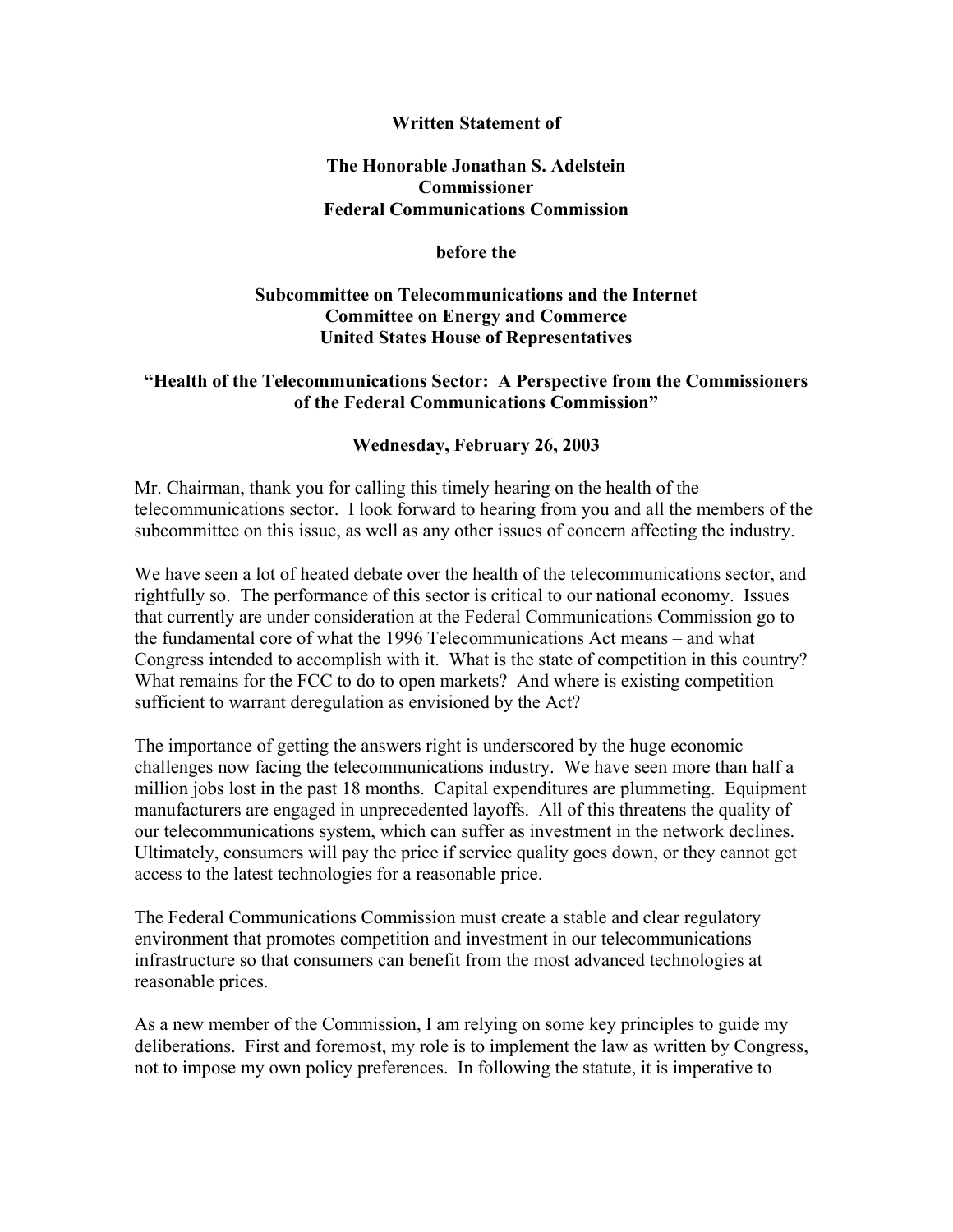render decisions that are judicially sustainable, since the court is the final arbiter of whether a decision comports with the law.

Second, one of the two basic thrusts of the Act is to promote competition. The Act envisioned many forms of competition, both intramodal (among traditional wireline providers) and intermodal. Both types of competition can provide strong competitive pressures that will drive down prices, improve services and offer consumers more choices. In the wireline arena, some competitors are facilities-based, while others compete through resale at negotiated prices, and others through the UNE system. Many have argued persuasively that facilities-based competition will provide the strongest form of competition that is most beneficial to consumers, still it is the Commission's role to encourage all types of competition Congress anticipated. Wireless services also offer a dynamic and burgeoning new avenue for competition in both broadband and voice communications. We must encourage new and innovative technologies, and more efficient spectrum management, to maximize those opportunities.

Third, the Act envisions deregulation in areas where competition has firmly taken hold. Deregulation follows competition under the Act, not vice versa. Once the presence of meaningful competition allows the FCC to modify or repeal rules and regulations, however, we cannot walk away from consumers. I believe, like Chairman Powell, that enforcement will give the FCC tools it needs to correct wrongs that may occur as a result of deregulation.

Fourth, the Act envisions State Commissions as our full partners in its implementation. They play a key role in helping us to determine if a competitor is eligible for universal service. They also are required to determine whether the Bell Operating Companies have satisfied Section 271 requirements in States and should be permitted to provide long distance services. Congress also chose to have the State Commissions arbitrate interconnection agreements between incumbent providers and their competitors. Decisions on competition policy should reflect Congress' directive that we are to achieve the goals it established with the assistance of the State Commissions.

Finally, we are here to protect the public interest. The Telecommunications Act of 1996 was ultimately written for consumers. It was meant to ensure that everyone has access to the best network in the world at reasonable rates.

Clearly, there is room for improvement in the telecommunications economy. As a regulatory body, the Commission can certainly lead the way in bringing the stability and certainty to the market that will translate into faster economic growth. As a member of the Commission, I will do all that I can, consistent with the principles outlined above, to adopt decisions and regulations that will lead to an improved and healthier telecommunications industry.

This hearing touches on one of two foundational pillars of the Act that drives deployment and service quality: competition in the marketplace. Its twin pillar, universal service, ensures that deployment and quality will reach even those areas where competition and the